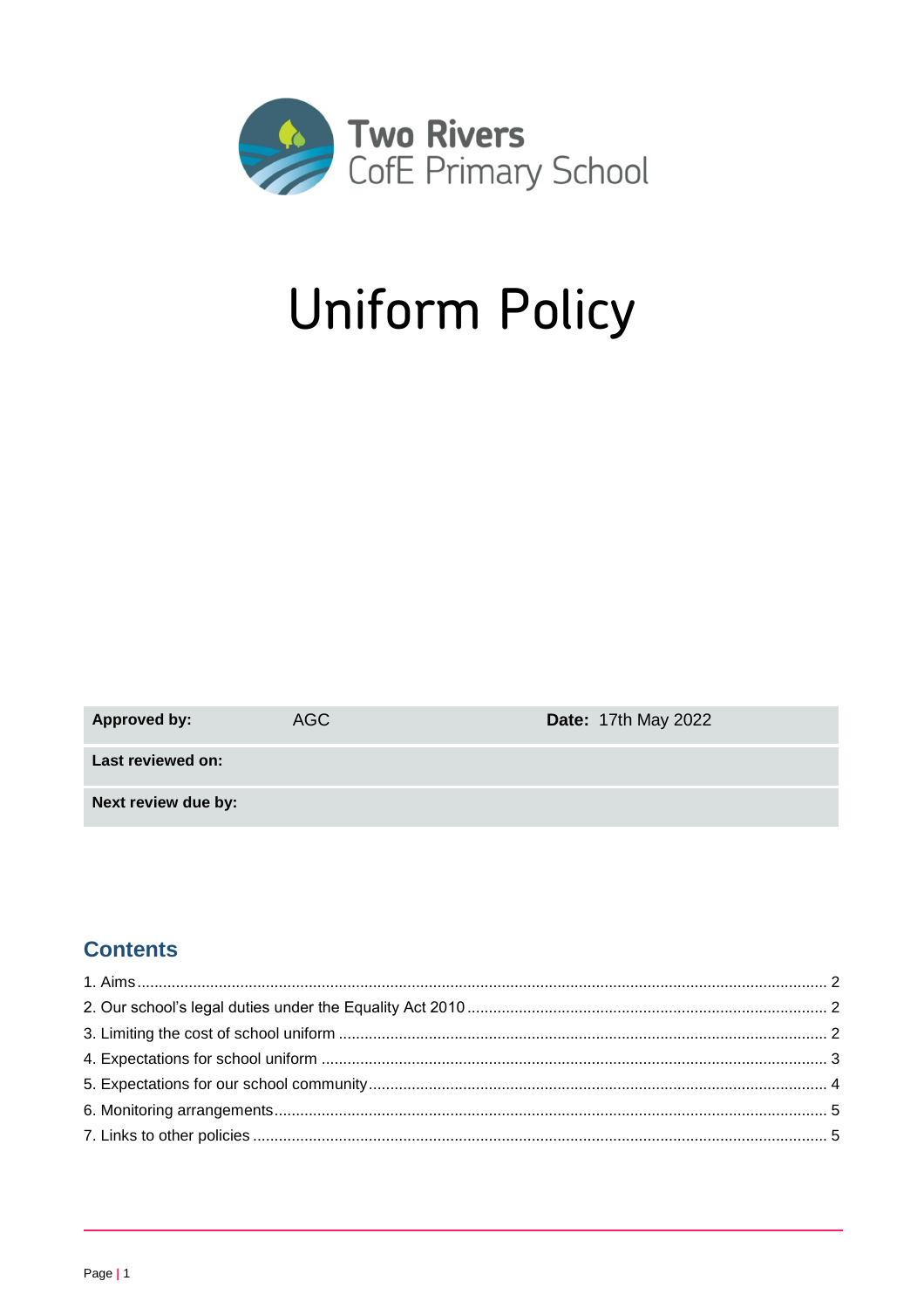# <span id="page-1-0"></span>**1. Aims**

This policy aims to:

- Set out our approach to requiring a uniform that is of reasonable cost and offers the best value for money for parents and carers
- Explain how we will avoid discrimination in line with our legal duties under the Equality Act 2010
- Clarify our expectations for school uniform

# <span id="page-1-1"></span>**2. Our school's legal duties under the Equality Act 2010**

The [Equality Act 2010](https://www.legislation.gov.uk/ukpga/2010/15/contents) prohibits discrimination against an individual based on the protected characteristics, which include sex, race, religion or belief, and gender reassignment.

To avoid discrimination, our school will:

- Avoid listing uniform items based on sex, to give all pupils the opportunity to wear the uniform they feel most comfortable in or that most reflects their self-identified gender
- Make sure that our uniform costs the same for all pupils
- Allow all pupils to have long hair (though we reserve the right to ask for this to be tied back)
- Allow all pupils to style their hair in the way that is appropriate for school yet makes them feel most comfortable
- Allow pupils to request changes to swimwear for religious reasons
- Allow pupils to wear headscarves and other religious or cultural symbols
- Allow for adaptations to our policy on the grounds of equality by asking pupils or their parents to get in touch with Mrs Batchelor , who can answer questions about the policy and respond to any requests

# <span id="page-1-2"></span>**3. Limiting the cost of school uniform**

Our school has a duty to make sure that the uniform we require is affordable, in line with statutory [guidance](https://www.gov.uk/government/publications/cost-of-school-uniforms/cost-of-school-uniforms) from the Department for Education on the cost of school uniform.

We understand that items with distinctive characteristics (such as branded items, or items that have to have a school logo or a unique fabric/colour/design) cannot be purchased from a wide range of retailers and that requiring many such items limits parents' ability to 'shop around' for a low price.

We will make sure our uniform:

- Is available at a reasonable cost
- Provides the best value for money for parents/carers

#### **We will do this by:**

- Carefully considering whether any items with distinctive characteristics are necessary
- Considering cheaper alternatives to school-branded items, such as all school branded items are optional
- Avoiding specific requirements for items pupils could wear on non-school days, such as coats, bags and shoes
- Keeping the number of optional branded items to a minimum, so that the school's uniform can act as a social leveler
- Avoiding different uniform requirements for different year/class/house groups
- Avoiding different uniform requirements for extra-curricular activities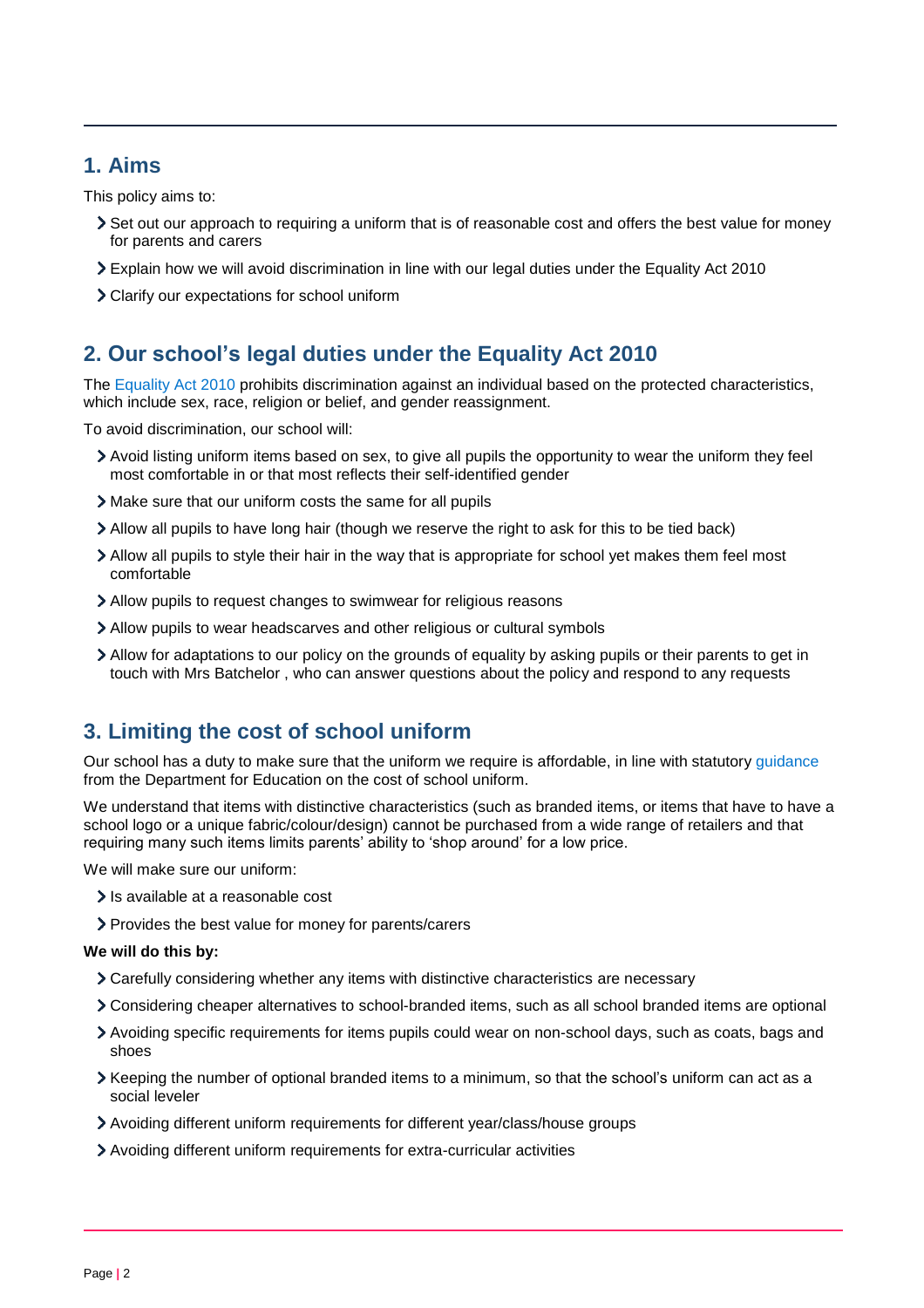- Considering alternative methods for signaling differences in groups for interschool competitions, such as creating posters or labels
- Making sure that arrangements are in place for parents to acquire second-hand uniform items
- Avoiding frequent changes to uniform specifications and minimising the financial impact on parents of any changes
- Consulting with parents and pupils on any proposed significant changes to the uniform policy and carefully considering any complaints about the policy

# <span id="page-2-0"></span>**4. Expectations for school uniform**

#### **4.1 Our school's uniform**

All uniform branded with Two Rivers logo is optional

#### **Standard uniform**

- White blouse/polo shirt/shirt
- Turquoise sweatshirt/cardigan/jumper
- Mid-grey skirt, pinafore or trousers
- Trousers must be mid-grey, straight legged and tailored. No bootleg or hipster trousers.
- Yellow gingham Summer dress
- Children wearing dresses/skirts may wear cycling shorts underneath for when they engage in physical activity at playtimes

#### **PE kit (worn to school on PE days)**

- Plain white polo shirt
- Turquoise jumper or cardigan
- Plain black (no logos/ brands/ stripes) shorts, leggings or tracksuit bottoms.
- Trainers not daps (any colour)

#### **Expectations for shoes, bags, hats and coats**

- Drawstring bag or small rucksack (any colour)
- Suitable footwear for school. Children must not wear trainers (except on PE days), fashion boots or open toe sandals
- Waterproof coat or anorak
- Sunhat in warmer weather

#### **Swimming kit**

- Small bag to contain:
- Swimming costume/trunks
- Towel
- Swim hat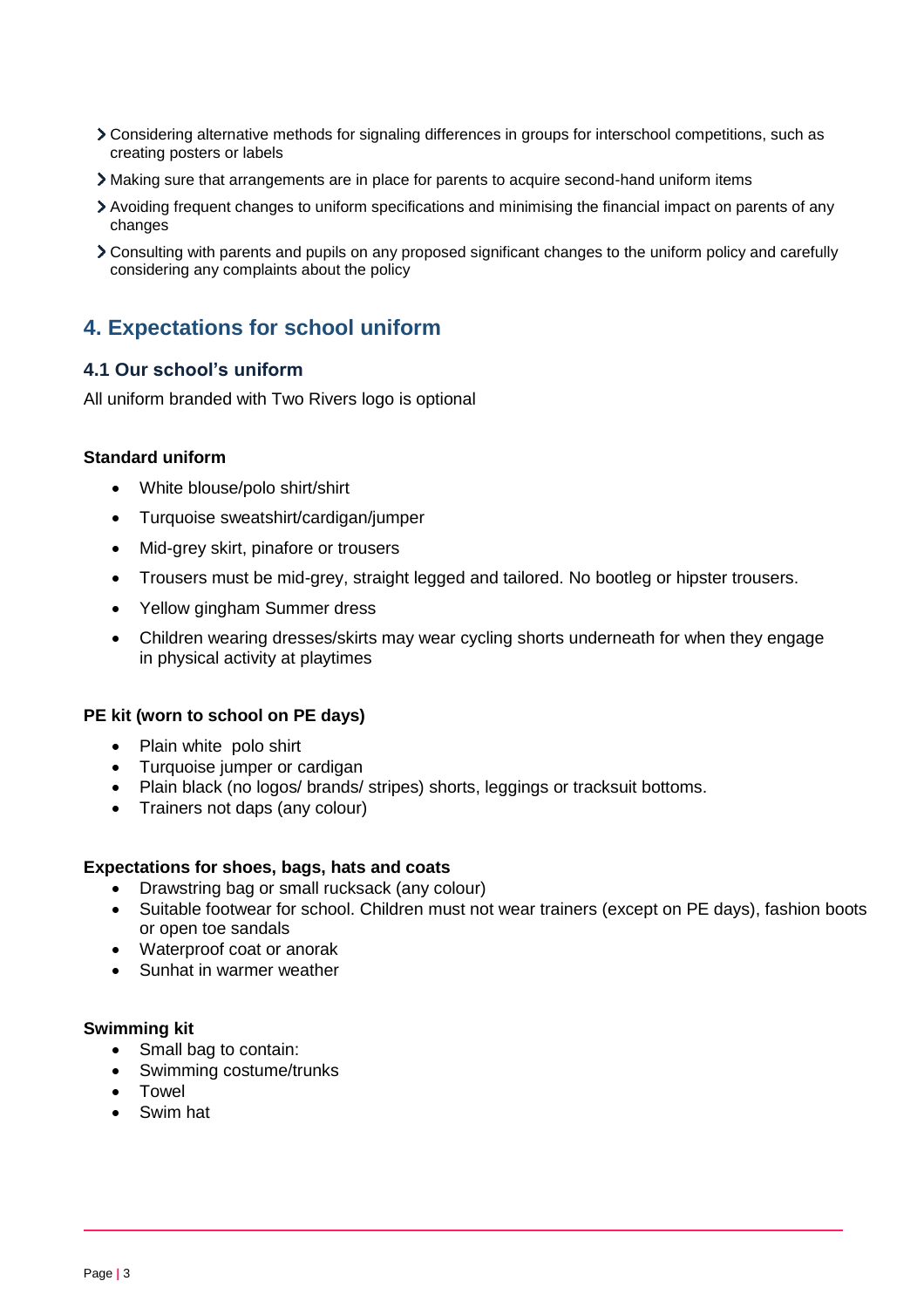#### **Jewelry**

- Children must not wear jewelry to school for Health and Safety reasons. If earrings are worn, they should be of the stud type and one only worn in each ear.
- Earrings must be removed or covered with tape on days children will be undertaking PE lessons.

#### **Hairstyles**

- Sensible haircuts and hairstyles for school
- Long hair should be tied back for health and safety reasons.

#### **4.2 Where to purchase it**

- All items of clothing are available from a variety of shops and chain stores at a variety of prices
- Optional items with a school logo are available from Harvem:

#### **Harvem Ltd**

14 Bath Hill, Keynsham, Bristol BS31 1HG

T: 0117 986 22 66 [https://www.harvem.co.uk](https://www.harvem.co.uk/)

- Second-hand uniform is available during regular Two Rivers Parent Teacher Association (PTA) events
- If parents are finding it difficult to afford any school uniform, they are encouraged to inform Mrs Batchelor

# <span id="page-3-0"></span>**5. Expectations for our school community**

#### **5.1 Pupils**

Pupils are expected to wear the correct uniform at all times (other than specified non-school uniform days) while:

- > On the school premises
- > Travelling to and from school
- At out-of-school events or on trips that are organised by the school, or where they are representing the school (if required)

Pupils are also expected to contact Mrs Batchelor if they want to request an amendment to the uniform policy in relation to their protected characteristics.

#### **5.2 Parents and carers**

Parents and carers are expected to make sure their child has the correct uniform and PE kit, and that every item is:

> Clean

- Clearly labelled with the child's name
- > In good condition

Parents are also expected to contact Mrs Batchelor if they want to request an amendment to the uniform policy in relation to:

Their child's protected characteristics